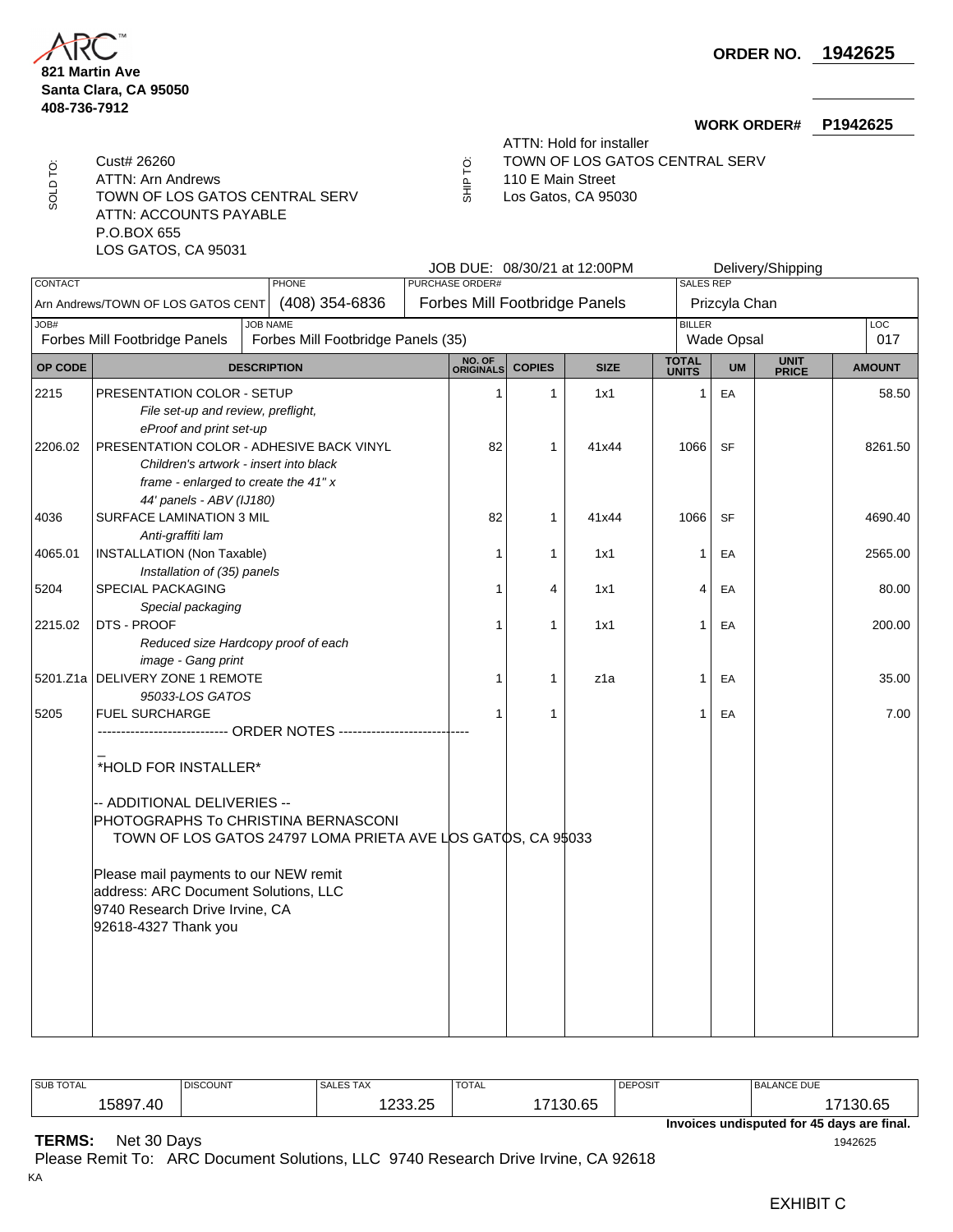These Terms and Conditions and the Estimate to which they are attached (collectively, the "**Agreement**") constitute the entire agreement between ARC Document Solutions, LLC ("**ARC**"), and the customer identified in the Estimate ("**Customer**").

**1. SERVICES**. Customer agrees for ARC to perform the services and/or provide the materials and goods described in the Estimate ("**Services**"), which is incorporated by reference. ARC will provide all management, supervision, labor, materials, tools, equipment, facilities, and elevation plans necessary to perform its obligations hereunder. Customer is responsible for providing all drawings, plans, specifications and/or other documentation reasonably required for ARC to perform the Services (collectively, "**Documents**"). Customer acknowledges that the installation costs set forth in the Estimate include a predetermined amount of travel required to perform the Services and that change orders, construction delays, limiting on-site conditions, or other forces outside of ARC's control may result in unforeseen additional travel or costs for which Customer will be liable. ARC will promptly notify Customer of any change in the cost of the Services based on the availability of materials and ARC will not commence work until it has received Customer's written consent regarding any such increased costs and a change order is issued. The Services do not include fees and costs for de-installation and/or removal of materials installed as part of the Services.

**2. CHANGE ORDERS**. Customer is solely responsible for notifying ARC of any required or desired changes to the Services by submitting a written change order to ARC specifically referencing this Agreement and detailing the requested changes. ARC will promptly notify Customer of any resulting increase in the cost of the Services and ARC will not commence work under a change order until it has received Customer's written consent regarding any such cost increase. ARC's time for performing the Services will be extended as reasonably necessary to accommodate any change order and in no event will ARC be liable for any resulting time overruns.

**3. ELEVATION PLANS & PROOFS OF CONCEPT**. ARC will not be liable for any issues resulting from discrepancies between the Documents and the actual build environment. In the event that Customer instructs ARC to rely on Customer's dimensions and measurements rather than allowing ARC to perform a site survey to field verify such dimensions, measurements and site conditions prior to production and fabrication, Customer will be solely liable for any inaccuracies in Customer-approved elevation plans and additional expenses incurred therefrom. Customer shall provide ARC with a proof of concept upon request during the initial development and concept phase, and, if applicable, an additional proof of concept following approval of the final architectural drawings and documents.

**4. CUSTOMER RESPONSIBILITIES**. In addition to the responsibilities set forth above, Customer is solely responsible for: (a) the content of all Documents; (b) obtaining any licenses, permits and/or consents necessary for ARC to perform the Services; and (c) immediately notifying ARC of any material changes to the Documents which may affect the Services. ARC's ability to perform the Services will not be contingent upon ARC entering into any subcontractor or other thirdparty agreement. If any part of the Services are to be performed at a Customer-specified location, Customer is solely responsible for providing ARC with access to such location. Services which are part of a larger construction project will not be scheduled or performed until Customer provides ARC with the complete and most recent Documents or a hyperlink to access the Documents.

**5. LOW/NO-VOC PAINT DISCLAIMER**. Paints with no or low amounts of volatile organic compounds ("**VOC**") are known to cause issues with adhesion when installing vinyl graphics using traditional methods. Accordingly, if Customer cannot meet the minimum condition required for adhering wall graphics to any surface prior to installation, ARC reserves the right to decline the installation and/or hire a qualified tradesman to bring the surface to ARC's minimum standards. Should Customer refuse to allow ARC to prime or otherwise treat such a surface, Customer will be solely responsible for any additional costs for material, labor or otherwise which ARC may incur on account of adhesion issues.

**6. COMPLIANCE**. Each party represents and warrants that, during the term of this Agreement, it will comply with all laws applicable to the performance of its obligations hereunder.

**7. FEES & PAYMENT; TAXES**. Customer will pay all fees as specified in this Agreement in U.S. Dollars. Except as otherwise provided herein, fees are non-cancellable and non-refundable. Fees for the Services are due within thirty (30) days of receipt of invoice without deduction of any kind. Any late payments will be subject to a service charge equal to 2% per month of the amount due or the maximum amount allowed by law, whichever is less. All returned checks will be assessed a fee of Fifty Dollars (\$50.00). The amounts payable to ARC are exclusive of any sales, use, excise, value added, import, business, service, goods and services, consumption, withholding or other applicable taxes, tariffs or duties ("**Taxes**"). Customer is solely responsible for payment of all Taxes except for any taxes based solely on ARC's net income.

**8. TERM & TERMINATION**. The term of this Agreement will commence upon the date that Customer signs the Estimate and will continue until ARC informs Customer in writing that the Services are complete, unless sooner terminated as provided herein. Either party may terminate this Agreement for cause upon thirty (30) days' written notice (ten (10) days in the event of nonpayment) to the other party of a material breach of this Agreement if such breach remains uncured at the expiration of such notice period. Except as otherwise provided herein, upon termination of this Agreement by either party, ARC will refund Customer any prepaid fees for unperformed Services and make all completed work available for Customer to pick up; Customer will not be entitled to incomplete work performed as part of the Services. Termination will not relieve Customer of the obligation to pay any fees accrued or payable to ARC prior to termination.If (a) Customer's account is thirty (30) days or more overdue or (b) Customer is in material breach of its obligations hereunder, in addition to any of its other rights or remedies, ARC reserves the right to suspend the Services, without liability to Customer or any third party, until such amounts are paid in full, including any late payment fee, or until such material breach is cured to ARC's reasonable satisfaction.

**9. CONFIDENTIALITY**. Both parties acknowledge that in the course of performance hereunder, they may have access to confidential or proprietary information of the other party ("Confidential Information"). Each party agrees to use Confidential Information only as necessary to fulfill their respective obligations hereunder and to hold such Confidential Information in confidence, except such disclosure as may be required by law. Each party agrees that it will treat all Confidential Information with at least the same degree of care as it accords to its own Confidential Information, but not less than reasonable care. Following termination of this Agreement, neither party will be required to maintain Confidential Information of the other party and may destroy such Confidential Information unless otherwise agreed to in writing.

**10. LIMITED WARRANTY**. ARC represents and warrants that the Services will be performed in a professional and workmanlike manner and materially in accordance with the Documents. This limited warranty will survive for a period of one (1) year from installation or delivery by ARC and does not cover issues or failure resulting from abuse, misuse, alteration, acts of nature or disaster, unauthorized repair or installation, or use of the Services in deviation from the Documents or this Agreement. Subject to Section 5, ARC's sole liability (and Customer's exclusive remedy) for any breach of this warranty will be, in ARC's sole discretion and at no charge to Customer, (a) to use commercially reasonable efforts to correct the reported non-conformity or, if ARC determines that is unviable, (b) to refund Customer an amount commensurate with the reported non-conformity.

**11. DISCLAIMER**. THE ABOVE WARRANTY IS CUSTOMER'S EXCLUSIVE WARRANTY AND REPLACES ALL OTHER WARRANTIES AND CONDITIONS, EXPRESS OR IMPLIED INCLUDING WITHOUT LIMITATION THE IMPLIED WARRANTIES OR CONDITIONS OF DESIGN, MERCHANTABILITY, FITNESS FOR A PARTICULAR PURPOSE, AND ANY WARRANTIES OF TITLE AND NON-INFRINGEMENT. EXCEPT AS PROVIDED ABOVE, CUSTOMER ACKNOWLEDGES THAT THE SERVICES ARE PROVIDED "AS IS." CUSTOMER WILLBE SOLELY RESPONSIBLE FOR DETERMINING THAT CUSTOMER'S PROPOSED USE OF THE SERVICE COMPLIES WITH APPLICABLE LAWS IN CUSTOMER'S JURISDICTION(S). If installation is not part of the Services, Customer assumes all risk of loss associated with installation upon delivery or acceptance of the Services.

12. **INDEMNIFICATION**. ARC will indemnify and hold Customer, its officers, directors, agents and employees harmless from and against any and all liabilities, damages, losses, expenses, claims or judgments made by third parties, including reasonable attorneys' fees (collectively "Claims"), arising out of bodily injury or death or damage to or loss of property caused by the gross negligence or willful misconduct of ARC. Customer will indemnify and hold ARC, its officers, directors, agents and employees harmless from and against any Claim arising out of (a) bodily injury or death or damage to or loss of property allegedly caused by acts or omissions of Customer, its employees, agents or third parties, (b) any claim that the ARC's use of the Documents in providing the Services infringes or violates the copyright, trademark, patent, trade secret, or other rights of a third party, or (c) a breach of any representation, warranty, or obligation of Customer under this Agreement.

**13. LIMITATION OF LIABILITY**. NEITHER PARTY WILL BE LIABLE FOR ANY INDIRECT, SPECIAL, CONSEQUENTIAL OR EXEMPLARY DAMAGES, HOWEVER CAUSED AND WHETHER ARISING UNDER CONTRACT, TORT, OR OTHER THEORY OF LIABILITY, EVEN IF IT HAS BEEN INFORMED OF THE POSSIBILITY OF SUCH DAMAGES. ARC'S AGGREGATE LIABILITY ARISING FROM OR RELATING TO THIS AGREEMENT WILL NOT EXCEED THE AMOUNTS ACTUALLY PAID BY CUSTOMER HEREUNDER.

**14. RELATIONSHIP OF THE PARTIES**. Customer and ARC are and at all times will be and remain independent contractors as to each other. At no time will either party be deemed to be the agent or employee of the other party, and no joint venture, partnership, agency or other similar relationship will be created or implied by virtue of this Agreement.

**15. MODIFICATION**. This Agreement may only be amended, modified or supplemented by an agreement in writing signed by each party hereto.

16. **SUBCONTRACTORS AND ASSIGNMENT**. ARC may subcontract the provision of the Services, or any part thereof, including installation, to subcontractors selected by ARC. Customer will not assign or otherwise transfer any of its rights, or delegate or otherwise transfer any of its obligations or performance, under this Agreement. ARC may freely assign or otherwise transfer all or any of its rights, or delegate or otherwise transfer all or any of its obligations or performance, under this Agreement without Customer's consent.

**17. GOVERNING LAW AND JURISDICTION**. This Agreement will be governed by the laws of the State of California without giving effect to any conflict of law provision. Any legal claim, suit, action or proceeding arising out of this Agreement will be instituted exclusively in the courts of the State of California in the City and County of San Francisco.

**18. ATTORNEYS' FEES AND COSTS; WAIVER OF JURY**. The prevailing party in any action to enforce or interpret this Agreement will be entitled to recover its reasonable attorneys' fees and costs incurred in such action. To the extent permissible, the parties hereby waive their rights to a trial by jury and acknowledge that such waiver is part of the consideration supporting this Agreement, without which, the parties would not have entered into this Agreement.

**19. NOTICES**. Notices to be given or submitted by either party to the other pursuant to this Agreement will be in writing and directed to the addresses in the Estimate or as otherwise provided to the other party in writing and will be deemed to have been given (a) when delivered by hand (with written confirmation of receipt), or (b) when received by the addressee if sent by a nationally recognized overnight courier (receipt requested) or by certified or registered mail, return receipt requested, postage prepaid. Copies of all notices to ARC will be sent to: ARC Document Solutions, LLC, Attn: Legal Department, 12657 Alcosta Blvd., Suite 200, San Ramon, CA 94583.